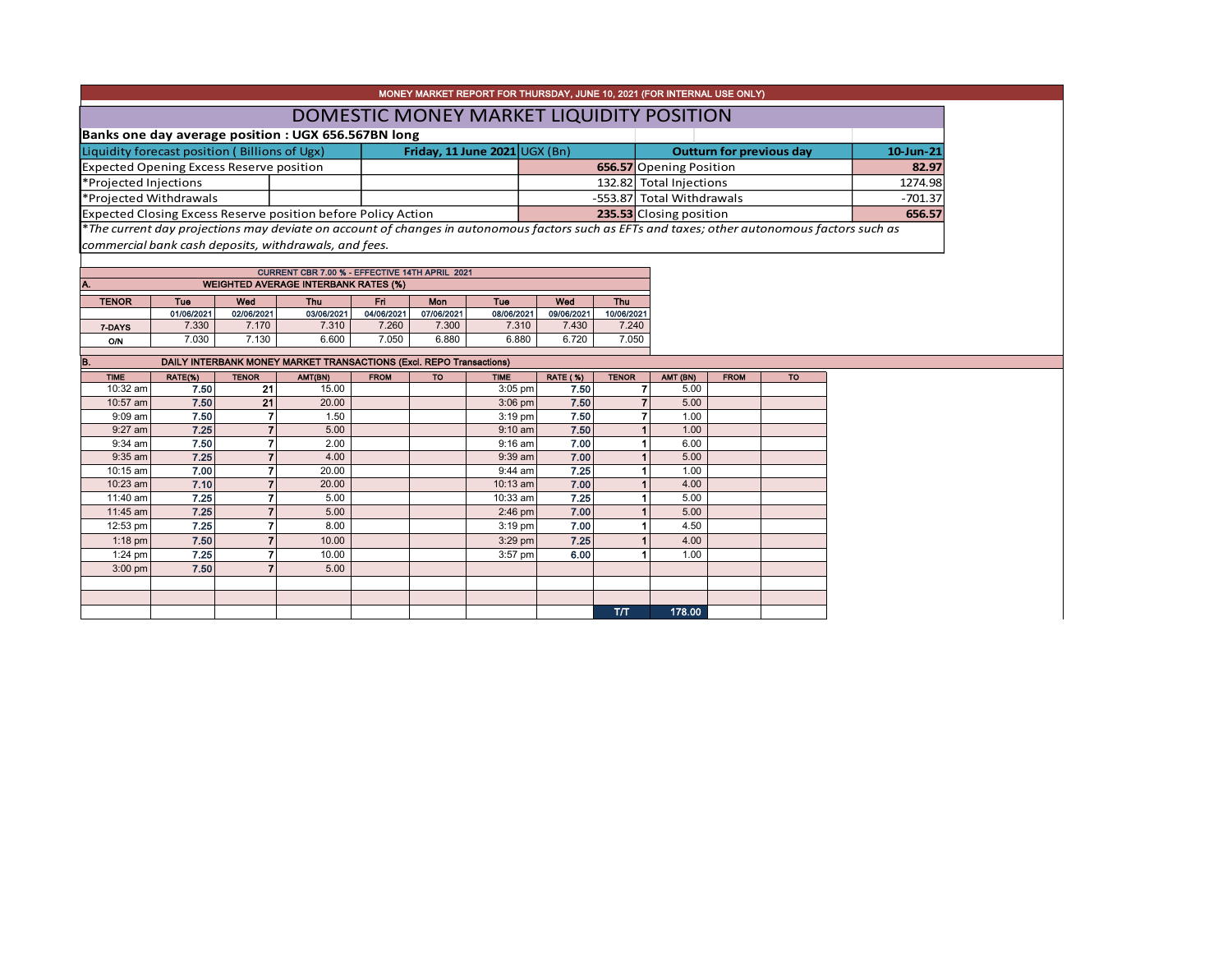C. CBR AND THE 7- DAY WAR INTERBANK RATES



| <b>REPO</b>      | 579.78                   | -      | $\overline{a}$                                                                    | -     |        | 579.78   |
|------------------|--------------------------|--------|-----------------------------------------------------------------------------------|-------|--------|----------|
| <b>REV REPO</b>  | $\overline{\phantom{a}}$ |        | $\overline{\phantom{a}}$                                                          |       |        |          |
| <b>DEPO AUCT</b> | 72.10                    | 139.30 | 506.30                                                                            | 37.06 | 282.19 | 1.036.95 |
| <b>TOTALS</b>    | 651.88                   | 139.30 | 506.30                                                                            | 37.06 | 282.19 | 1.616.73 |
|                  |                          |        | Total O/S Deposit Auction balances held by BOU up to 05 august 2021: UGX 1,186 BN |       |        |          |

Total O/S Repo, Reverse Repo & Deposit Auction balances held by BOU: UGX 1,766 BN

|                 | (EI) STOCK OF TREASURY SECURITIES                                                     |                    |                  |                 | Eii)                | <b>MONETARY POLICY MARKET OPERATIONS</b>       |                 |                |              |                |  |
|-----------------|---------------------------------------------------------------------------------------|--------------------|------------------|-----------------|---------------------|------------------------------------------------|-----------------|----------------|--------------|----------------|--|
|                 | LAST TBIILS ISSUE DATE: 04-JUNE-2021                                                  |                    |                  |                 |                     | (VERTICAL REPOS, REV-REPOS & DEPOSIT AUCTIONS) |                 |                |              |                |  |
|                 | On-the-run O/S T-BILL STOCKs (Bns-UGX)                                                |                    | 6.735.07         | 11/06/2021      | OMO                 | <b>ISSUE DATE</b>                              | <b>AMOUNT</b>   | <b>WAR</b>     | <b>RANGE</b> | <b>TENOR</b>   |  |
|                 | On-the-run O/S T-BONDSTOCKs(Bns-UGX)                                                  |                    | 19.201.78        | 11/06/2021 REPO |                     | $04$ -May $-$                                  | 187.50          | 7.000          |              | $\overline{2}$ |  |
|                 | <b>TOTAL TBILL &amp; TBOND STOCK- UGX</b>                                             |                    | 25 936 85        |                 | <b>DAUT</b>         | 06-May                                         | 40.07           | 7.280          |              | 29             |  |
| O/S=Outstanding |                                                                                       |                    |                  |                 | <b>DAUT</b>         | 06-May                                         | 500.38          | 7.717          |              | 56             |  |
| <b>MATURITY</b> | <b>TOTAL STOCK</b>                                                                    | <b>YTM (%)</b>     | <b>CHANGE IN</b> |                 | <b>REPO</b>         | 06-May                                         | 425.00          | 7.000          |              | $\overline{7}$ |  |
|                 | (BN UGX)                                                                              | <b>AT CUT OFF*</b> | YTM $(1/4)$      |                 | <b>REPO</b>         | $10-Mav$                                       | 600.50          | 7.000          |              | 3              |  |
| 91              | 66.29                                                                                 | 6.874              | $-0.129$         |                 | <b>REPO</b>         | 11-May                                         | 283.00          | 7.000          |              | $\overline{2}$ |  |
| 182             | 410.40                                                                                | 9.501              | 0.000            |                 | <b>DAUT</b>         | 14-May                                         | 26.75           | 7.662          |              | 55             |  |
| 364             | 6.258.38                                                                              | 10.500             | $-0.200$         |                 | <b>DAUT</b>         | $14$ -May                                      | 9.95            | 7.326          |              | 27             |  |
| 2YR             |                                                                                       | 11.500             | $-1.500$         |                 | <b>REPO</b>         | 14-May                                         | 742.00          | 7.000          |              | $6\phantom{1}$ |  |
| 3YR             |                                                                                       | 12.800             | $-1.197$         |                 | <b>REPO</b>         | 17-May                                         | 95.00           | 7.000          |              | 3              |  |
| 5YR             | 1.589.27                                                                              | 15.100             | $-1.400$         |                 | <b>DAUT</b>         | 20-May                                         | 278.96          | 7.536          |              | 56             |  |
| <b>10YR</b>     | 9.147.22                                                                              | 13.739             | $-2.231$         |                 | <b>DAUT</b>         | 20-May                                         | 2.98            | 7.328          |              | 28             |  |
| 15YR            | 7.447.58                                                                              | 14.400             | $-1.700$         |                 | <b>REPO</b>         | 20-May                                         | 441.00          | 7.000          |              | $\overline{7}$ |  |
| <b>20YR</b>     | 1.017.70                                                                              | 16.990             | $-0.510$         |                 | <b>REPO</b>         | 21-Mav                                         | 305.00          | 7.000          |              | 6              |  |
|                 | Cut OFF is the lowest price/ highest yield that satisfies the auction awarded amount. |                    |                  |                 | <b>REPO</b>         | 25-May                                         | 222.09          | 7.000          |              | $\overline{2}$ |  |
|                 |                                                                                       |                    |                  |                 | <b>REPO</b>         | 26-Mav                                         | 136.00          | 7.000          |              | 1              |  |
|                 |                                                                                       |                    |                  |                 | DAUT                | 27-May                                         | 35.70           | 7.649          |              | 56             |  |
|                 |                                                                                       |                    |                  |                 | <b>DAUT</b>         | 27-May                                         | 44.05           | 7.316          |              | 28             |  |
|                 |                                                                                       |                    |                  |                 | <b>REPO</b>         | 27-May                                         | 949.00          | 7.000          |              | $\overline{8}$ |  |
|                 |                                                                                       |                    |                  |                 | DAUT<br><b>REPO</b> | 04-Jun<br>04-Jun                               | 83.03<br>701.00 | 7.743<br>7.000 |              | 55<br>6        |  |
|                 |                                                                                       |                    |                  |                 | <b>REPO</b>         | 07-Jun                                         | 283.00          |                |              | 3              |  |
|                 |                                                                                       |                    |                  |                 | <b>DAUT</b>         | $10 - Jun$                                     | 9.94            | 7.000<br>7.552 |              | 28             |  |
|                 |                                                                                       |                    |                  |                 | <b>DAUT</b>         | 10-Jun                                         | 28.88           | 7.604          |              | 56             |  |
|                 |                                                                                       |                    |                  |                 | <b>REPO</b>         | $10 -$ Jun                                     | 579.00          | 7.000          |              | $\overline{7}$ |  |
|                 |                                                                                       |                    |                  |                 |                     |                                                |                 |                |              |                |  |

WAR-Weighted Average Rate